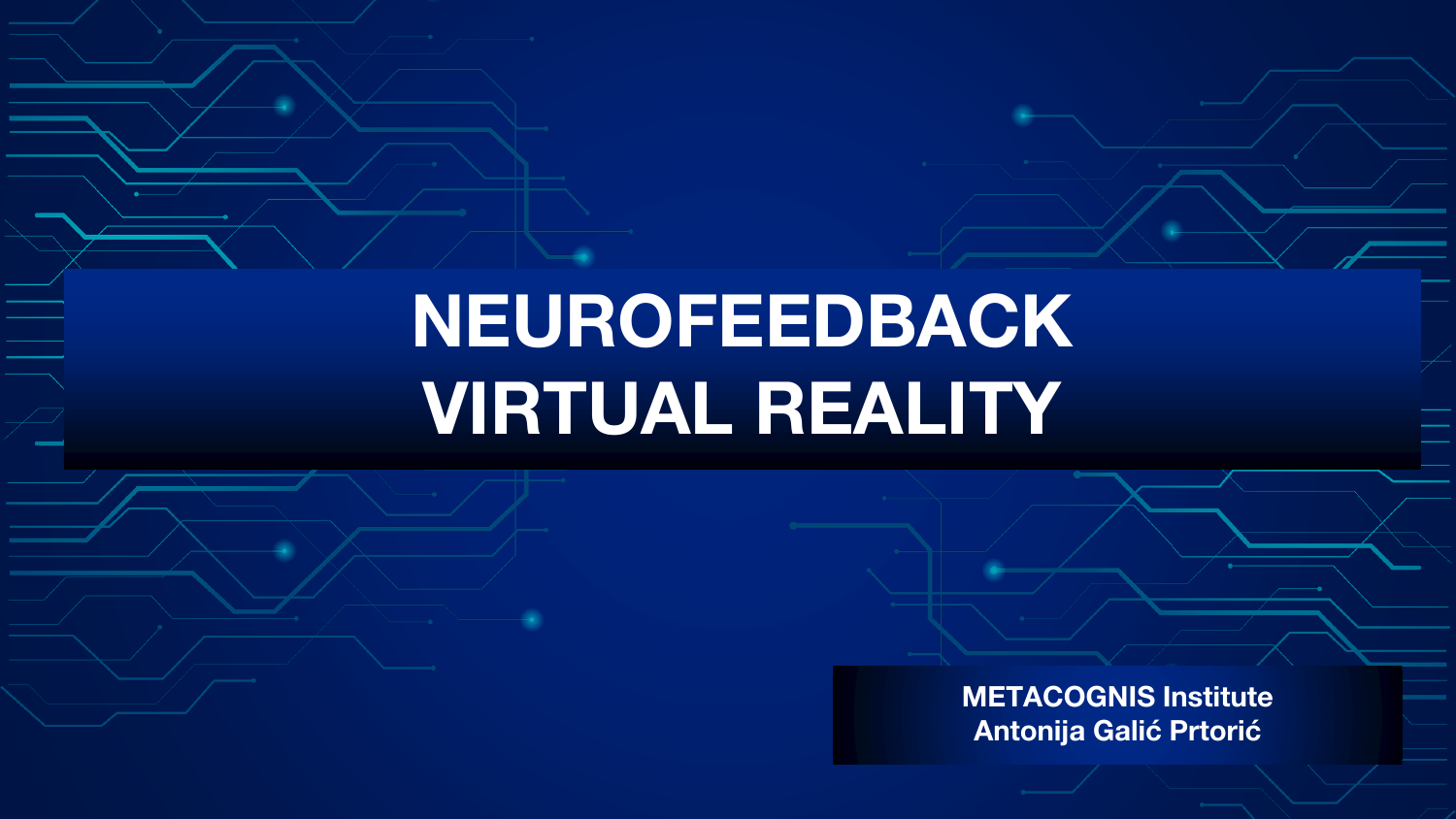

<span id="page-1-0"></span>**T**

ے<br>ا

**[1](#page-1-0)**

## **Introduction**

The main role of the brain is learning. Brain plasticity, also known as neuroplasticity, is a term that refers to the brain's ability to change and adapt as a result of experience. Thanks to neuroplasticity, the brain has the ability to improve its own performance.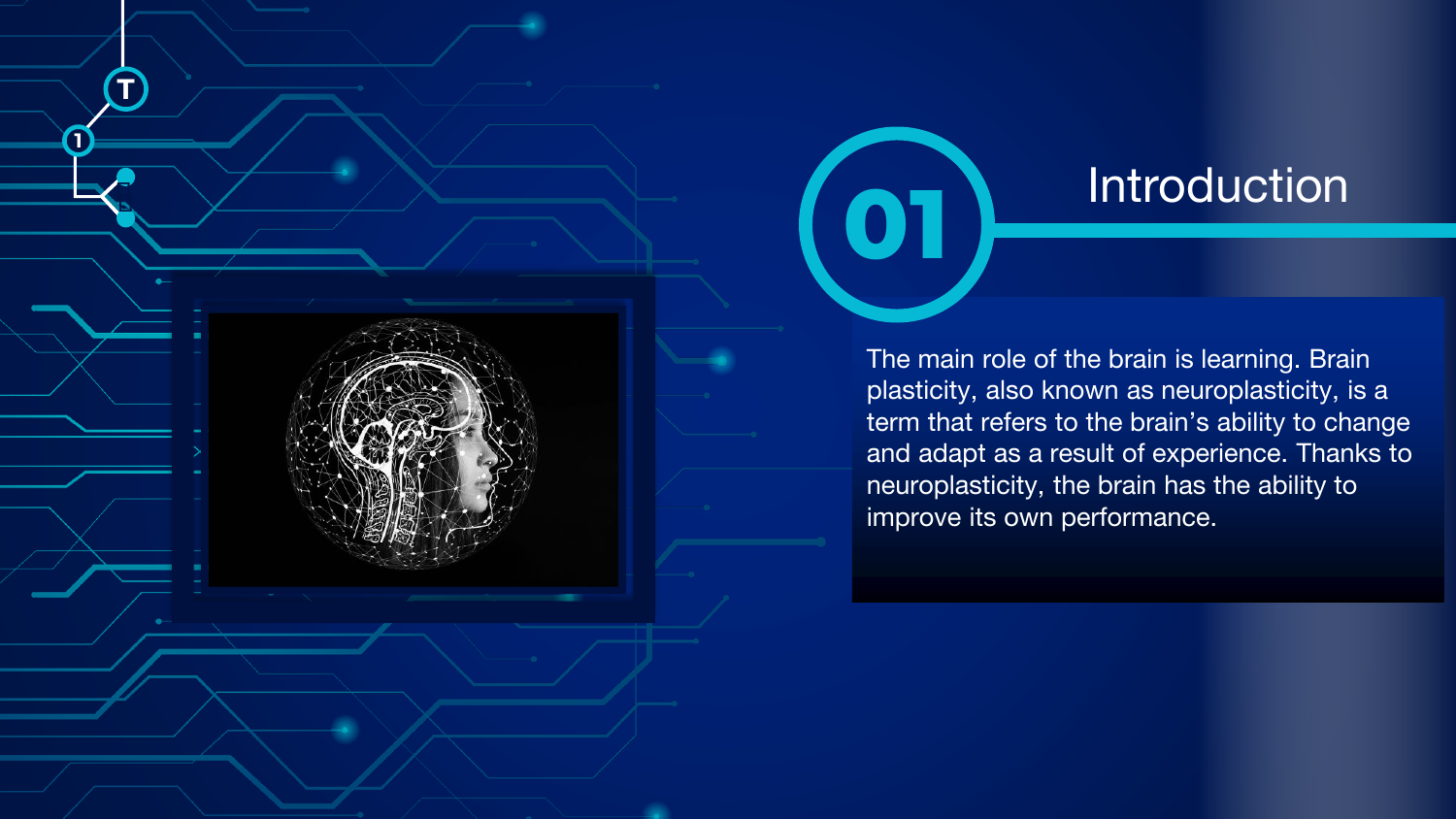## **Neurofeedback**

Common conditions like depression, ADHD, anxiety, concussions, and more occur when brain waves aren't working together in perfect balance. The brain won't work efficiently until all of its regions are working in alignment. This is where neurofeedback comes into play.

<span id="page-2-0"></span>**T**

E

**[1](#page-1-0)**

Compared to medication, neurofeedback has been shown to create long-term changes in the brain/behavior when the treatment is stopped, as neurofeedback is based upon changing the brain directly through neuroplasticity and learning. It aims to actually treat the core problem rather than simply masking symptoms.

Whilst stimulant medications can be effective for up to 12 hours benefit, completing a program of neurofeedback is found to have long term benefits (with current research showing benefits present after 5- 10 years post treatment).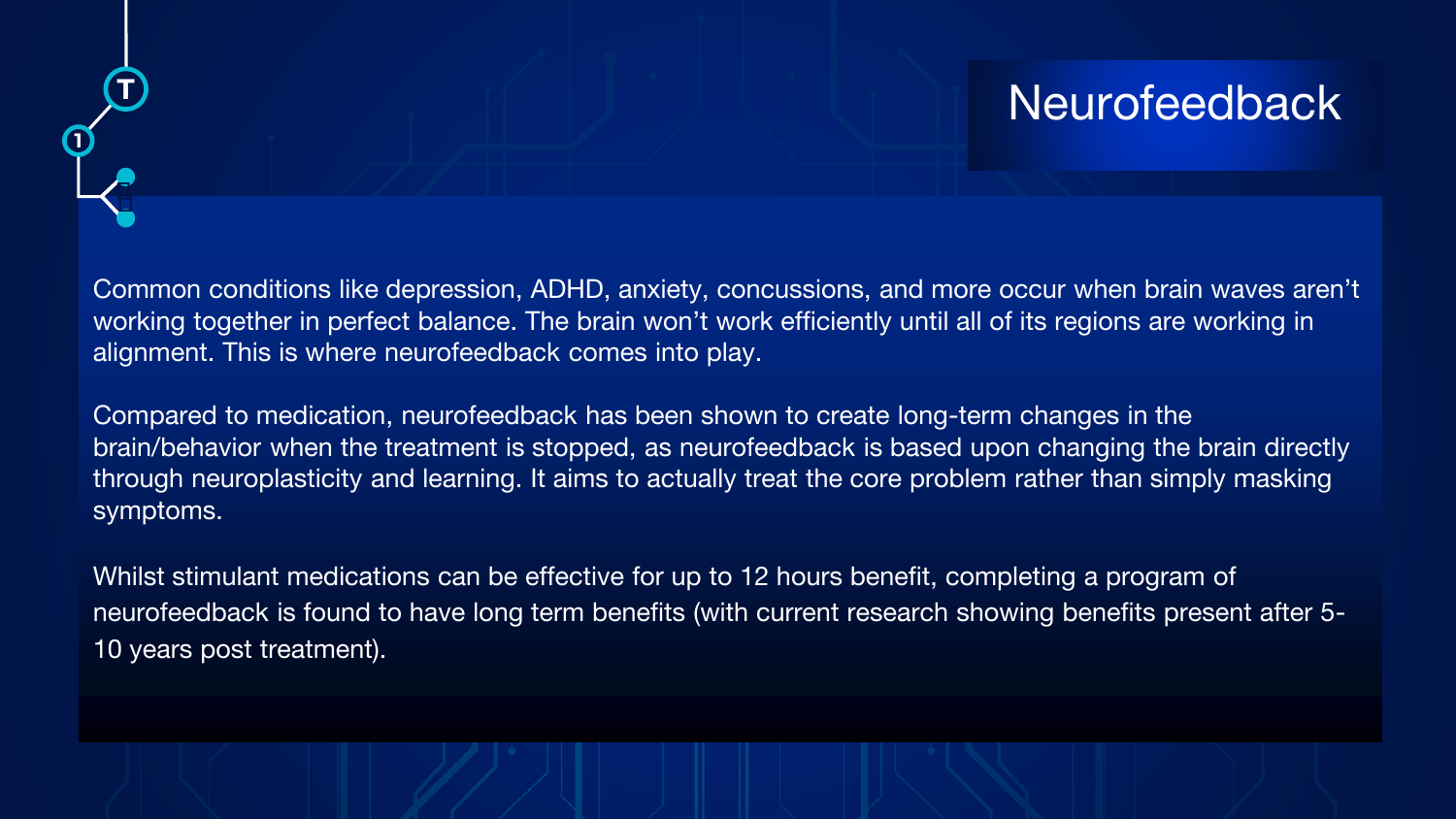In order to establish the presence of a certain cognitive **02** disorder, the user goes through a series of tests, interactive simulation tests which are created on existing tests and method, where a team of experts further evaluates and makes a plan about the program and the intensity of further treatment.

Requirements:

<span id="page-3-0"></span>**[T](#page-3-0)**

E

**[2](#page-1-0)**

- Sensors for measuring biophysical signals (SpO2, blood pressure and electrical activity of the brain in real time)
- **VR** headset
- Team of professionals( psychologists, psychiatrists, neurologists, electrical engineers, biomedical engineers.)

## Neurofeedback Virtual Reality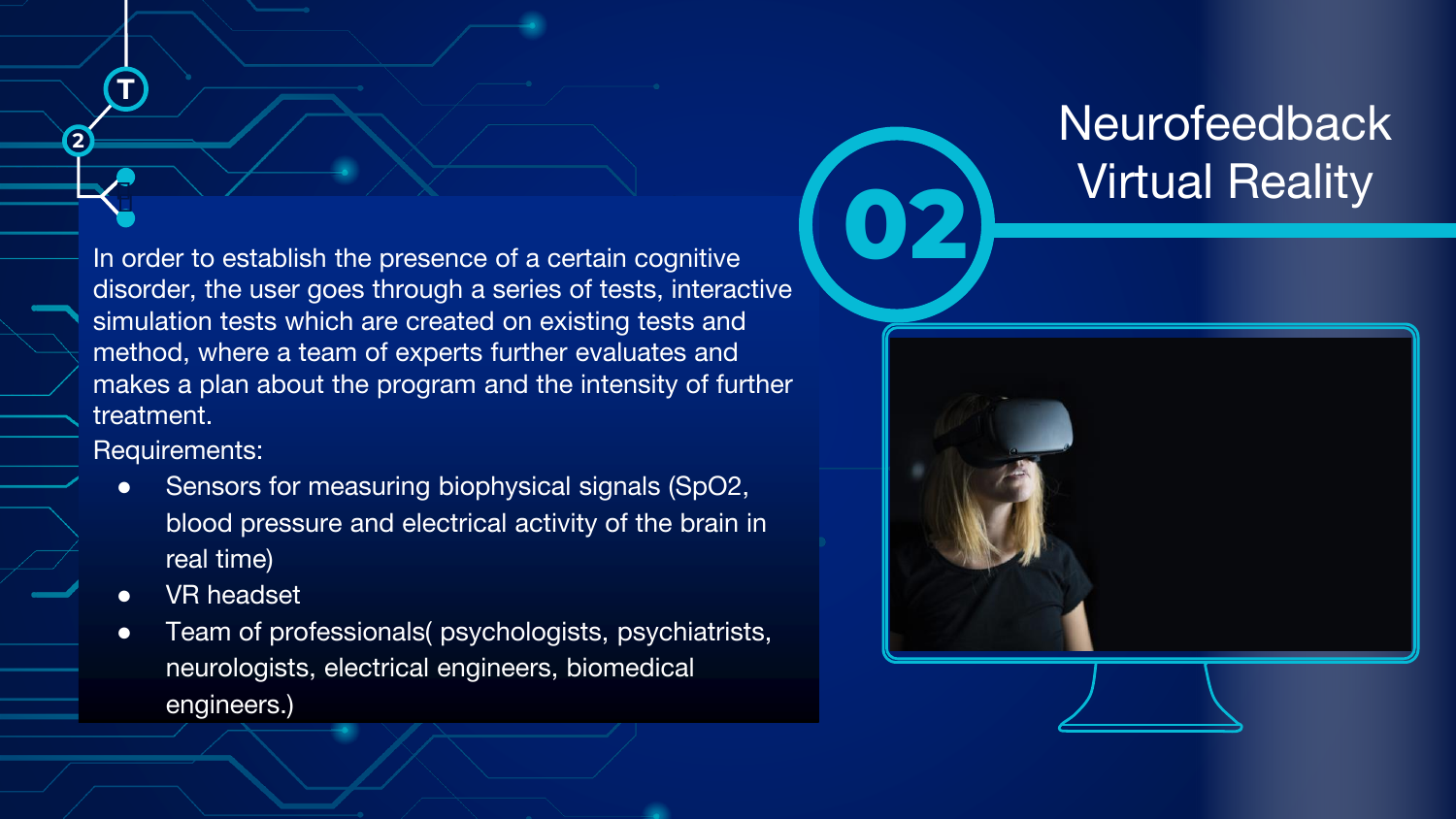# Neurofeedback Virtual Reality

After discovering the condition that needs to be improved, the user starts with the program.

<span id="page-4-0"></span>**T**

E

**[2](#page-1-0)**

The processor unit extracts significant data and uses them to generate control values of the simulation unit. It also stores all incoming data in a permanent database from where it can be used as needed for analysis, research or as data to improve the system that generates and manages simulations. Simulation unit communicates with the processor unit in real-time and provides users with an experience that can trick our brains to believe that we are somewhere else entirely, in interesting and sometimes unexpected ways.

For example: If the user has a fear of public speaking, the simulation would require that the user needs to improve the ability of public speaking. The simulation would be adapted based on the users performance and biophysical measurements taken in real time.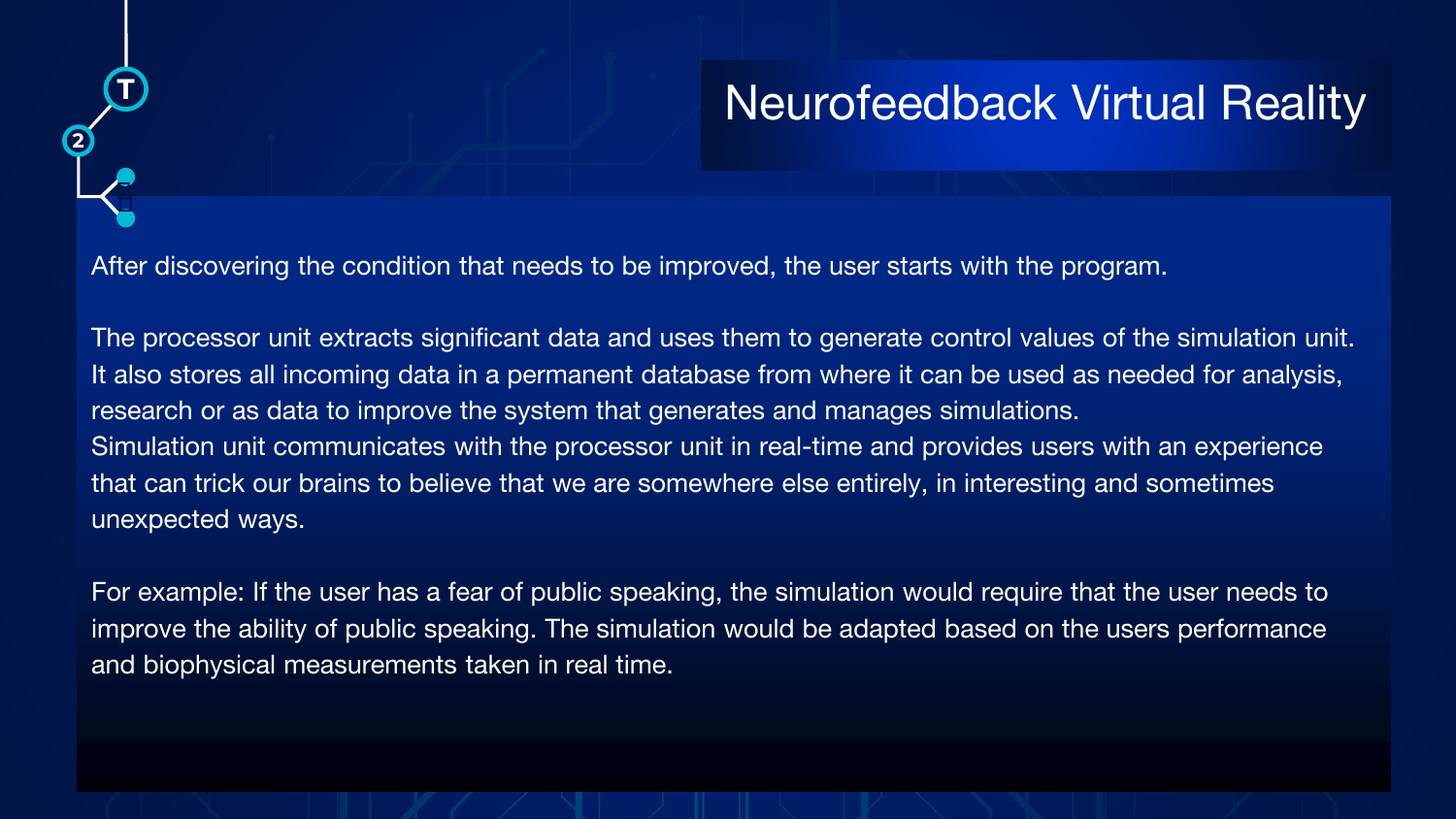<span id="page-5-0"></span>Although many psychological disorders have a significant basis in neurobiological dysfunction, most approach treatment either ignore the biological aspects of the problem or the dysfunction is approached only by pharmacological treatment, which can expose individuals to negative side effects.

# Market Problem/ Proposed Solution



The goal is to improve cognitive conditions and train the respondent's reaction in a given situation. The system is based on the principle of presenting cognitive conditions and functions to the user in order to teach the mind how to manage brain functions.

**03**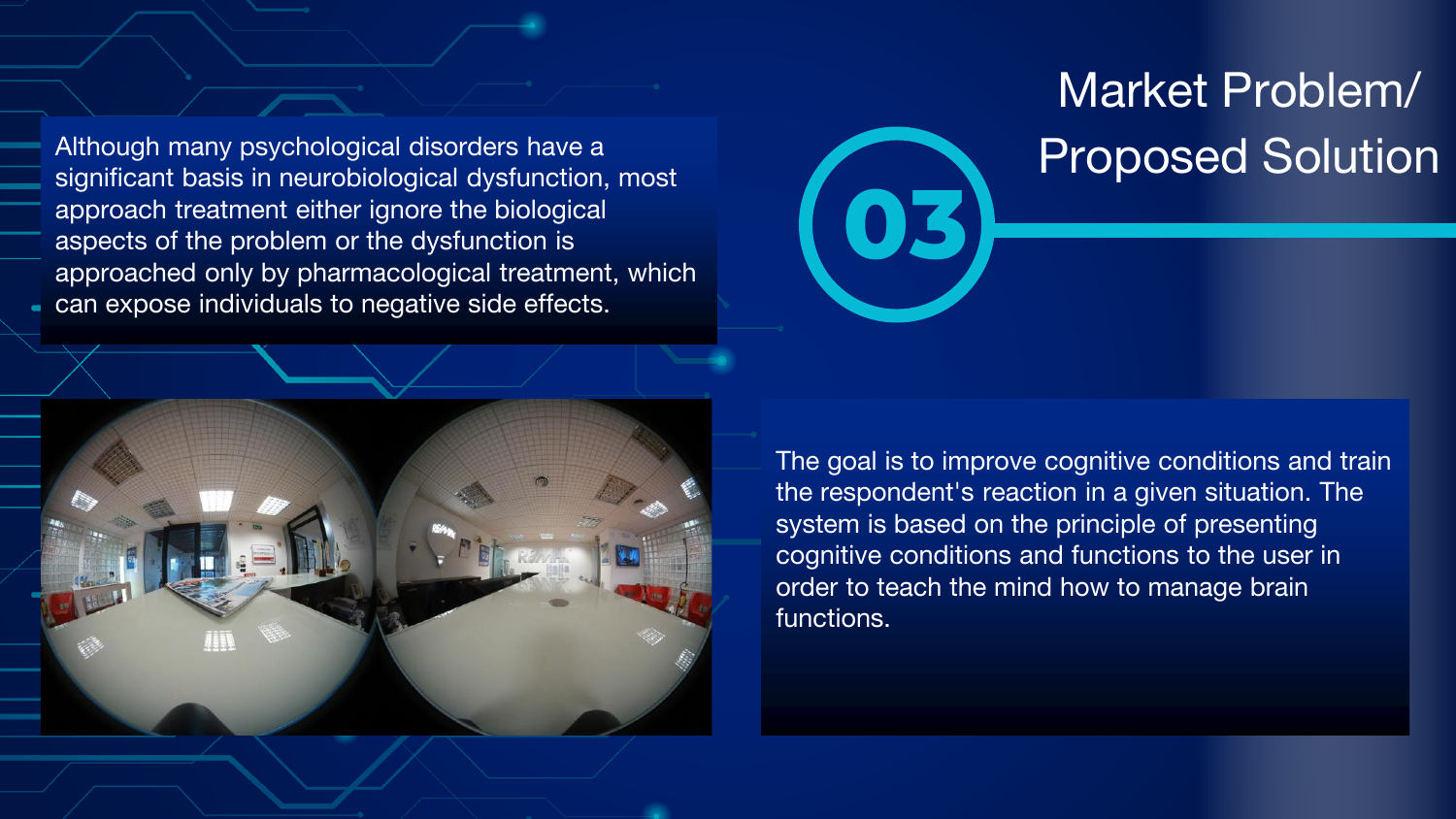



## Target Market **04**

Everyone who deals with conditions (either as a patient or a physician), like depression, ADHD, anxiety, concussions, seizures, recovery from addiction, sleep disorders, disruptive behavioral disorders / bipolar disorder, ADHD / ADD, autism, and so on represents a targeted group.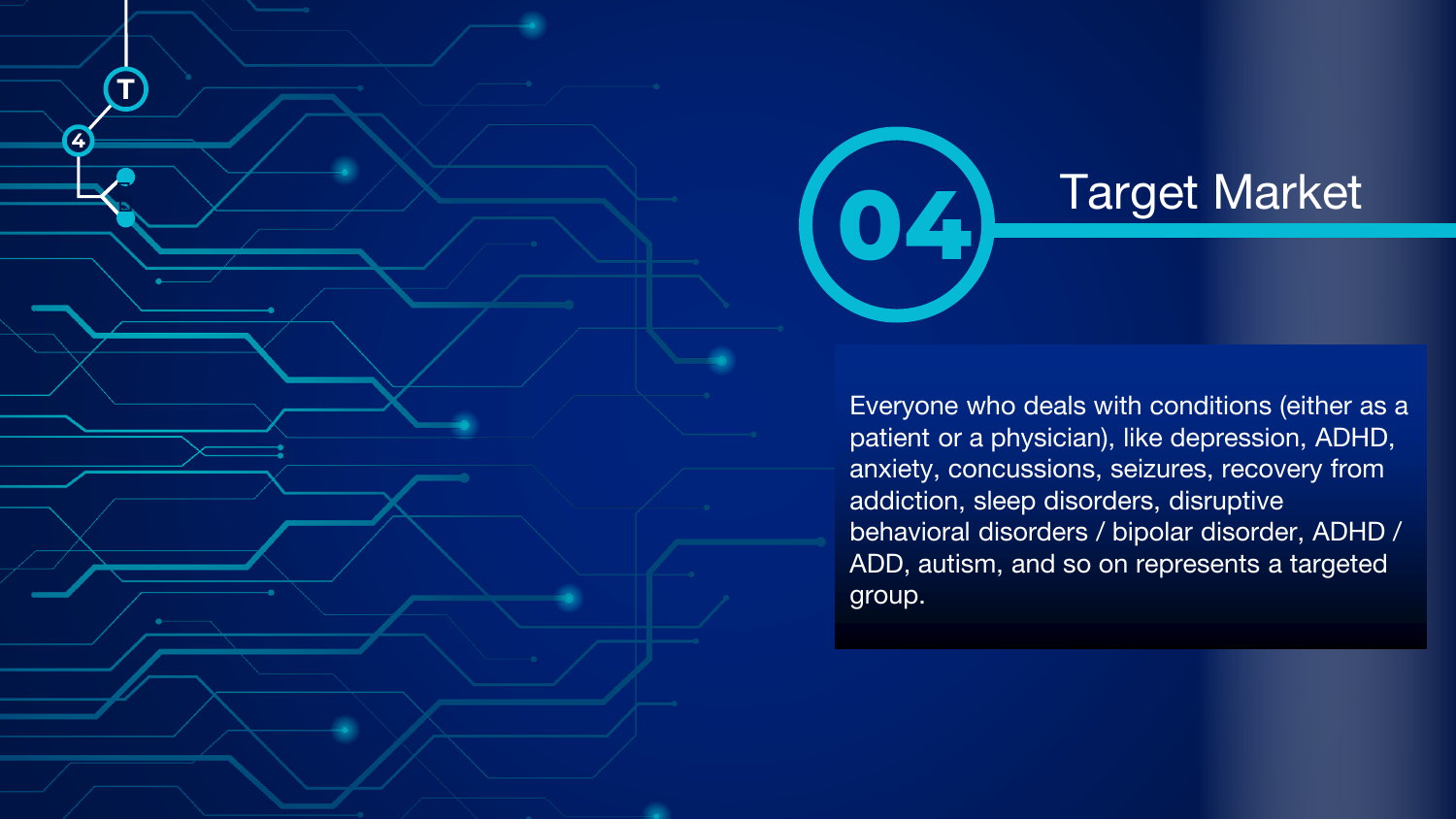## Project Development Plan

<span id="page-7-0"></span>

| <b>PROJECT QUARTER</b> | <b>PLANNED MILESTONE(S) IN THIS QUARTER</b>                                                                                                                                                                                                                         |
|------------------------|---------------------------------------------------------------------------------------------------------------------------------------------------------------------------------------------------------------------------------------------------------------------|
| Q1                     | 1. Development of technical project with complete documentation for prototyping<br>2. Prototyping of the system                                                                                                                                                     |
| Q <sub>2</sub>         | 1. Preparation of a study for equipping the laboratory for installation and testing of<br>systems and equipment 2. Selection of devices and equipment for the laboratory<br>3. Purchase of devices and equipment for the laboratory                                 |
| Q <sub>3</sub>         | 1. Setting up the production plant<br>2. Selection and training of production workers<br>3. Selection and procurement of raw materials and semi-finished products<br>4. Organization of serial production                                                           |
| Q <sub>4</sub>         | 1. Registration of products on the market and obtaining permits for use on the market of<br>Serbia and the EU 2. Marketing market processing<br>3. Business negotiations with product buyers<br>4. Concluding a Product Placement Agreement<br>5. Product placement |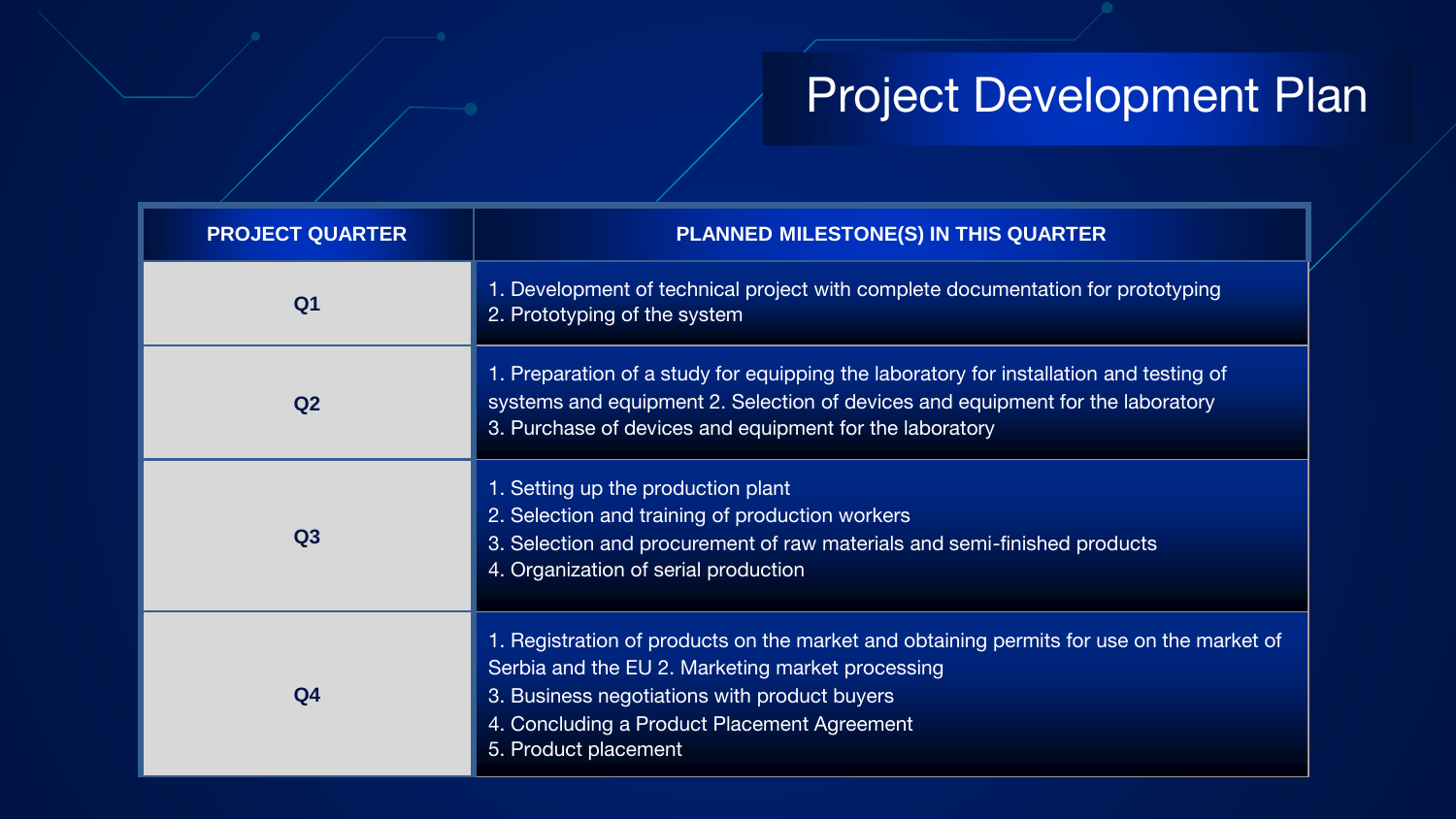There is a risk of timely procurement of equipment, devices and semi-finished products that must be used.

Technology risk **Products. Plan production and procure the required quantities in a timely manner.** It is necessary to provide more suppliers for equipment, devices and semi-finished products. Plan production and procure the required quantities in a timely manner.

**Rating of risk: Medium**

# **Risk**

There is a possibility that for objective reasons the plan will not be realized as it was done by quarters.

**Timing, milestones and results**

It is necessary to strictly adhere to the plan and realization by quarters. If the plan is not achieved, more professional staff should be hired to make up for the delay and continue with the plan.

**Rating of risk: Low**

#### **Employees and partners**

Insufficient time for training and coordination between employees.

Hiring instructors with experience for staff training. Conduct training for individuals and as a team work. Emphasize cooperation between staff and team spirit.

**Rating of risk: Medium**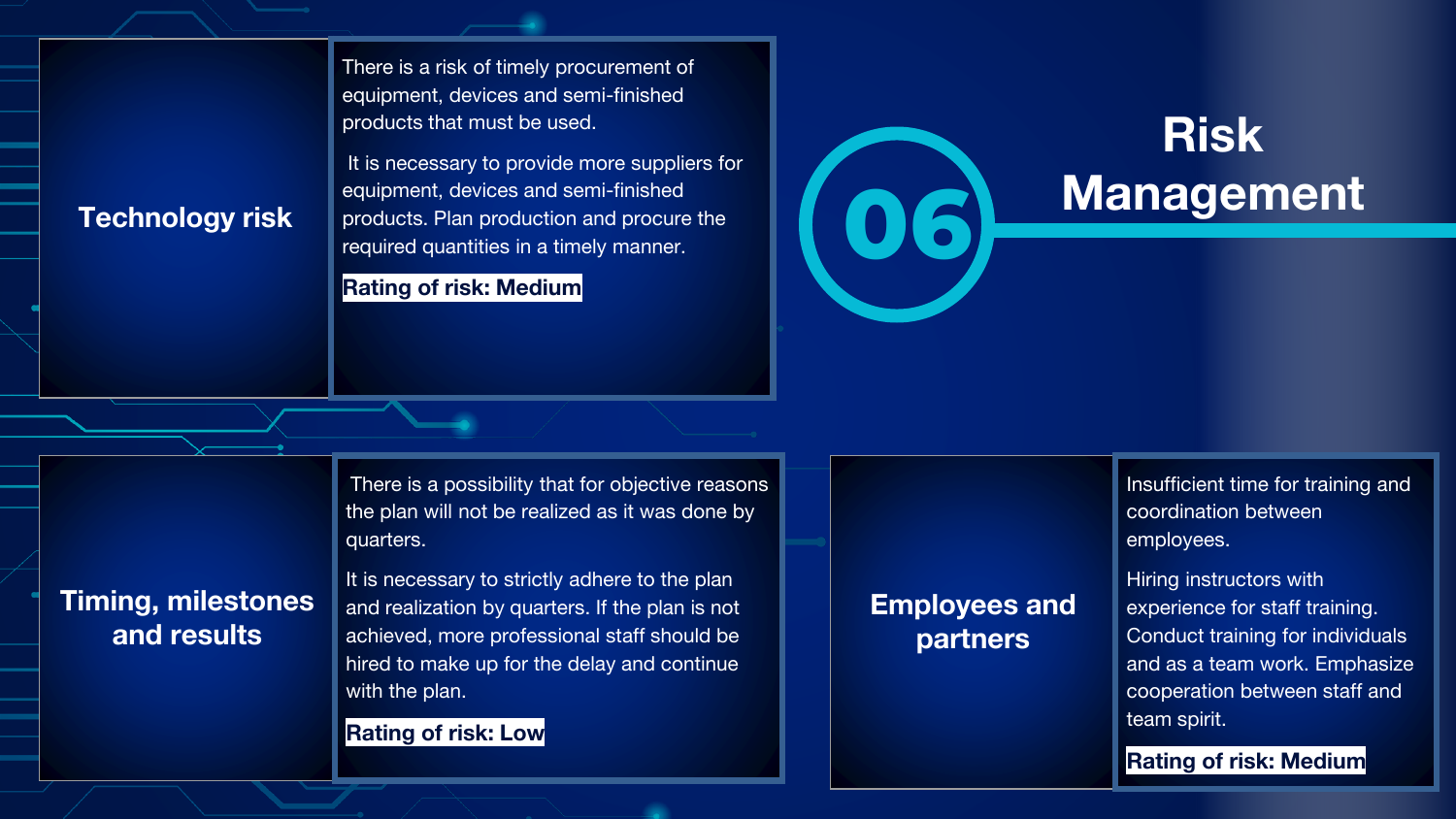Procurement of devices, equipment and semi-finished products is difficult, because most of them are procured from imports.. Untimely delivery.

Establish cooperation with several suppliers. Conclude long-term cooperation agreements.

Procurement according to the production plan in a timely manner and take into account the time of potential delay.

#### **Rating of risk: Low**

#### **Budgetary issues**

Insufficient funds for the purchase of equipment, devices and semi-finished products in the required quantities..

Enter into business agreements with banks that are ready to monitor production with a loan program.

Conclude Contracts with renowned insurance companies and eliminate the resulting disturbances as soon as possible

#### **Rating of risk: Medium**

New product still unknown to the market.

With a well-designed marketing campaign and a developed product placement service, to bring closer to the customer all the benefits that he achieves by purchasing such a product, as well as the necessity of preventive health care for people .

#### **Rating of risk: Low**

### **Environmental and social risks**

From the point of view of ecology and social protection of the population, this product makes absolute contributions, because it represents a great improvement and accessibility to the health system for all users. No compounds or products that pollute the environment are used.

#### **Rating of risk: Medium**

**Market risks** 

**Procurement**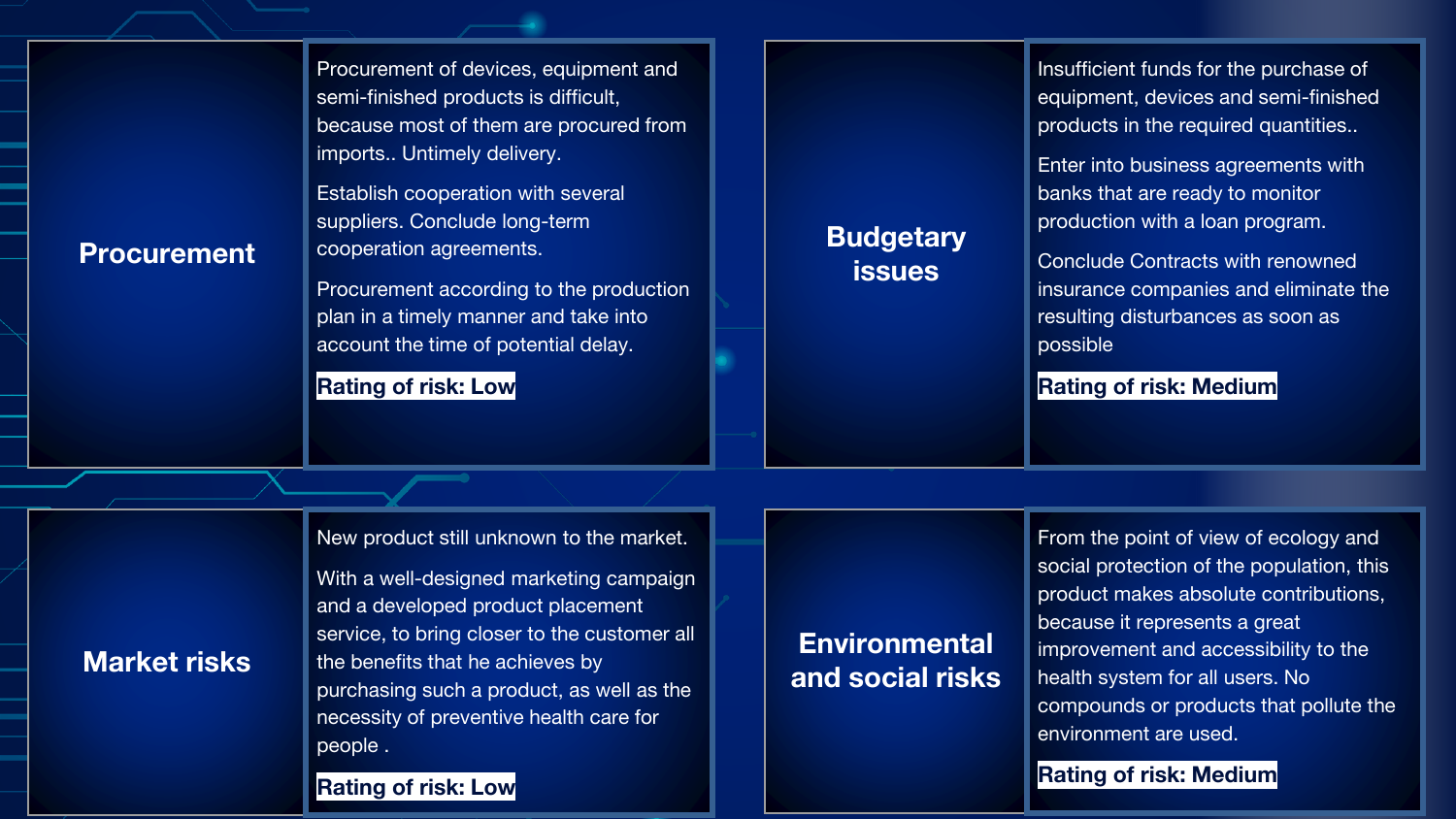## **Excellence**

- Briefly describe your knowledge transfer experiment, attract attention with your idea
- Compare to your competition and clarify the advantage of your project, otherwise it will look like you are not well prepared
- Provide information about the level of innovation
- Provide information on how the partners will interact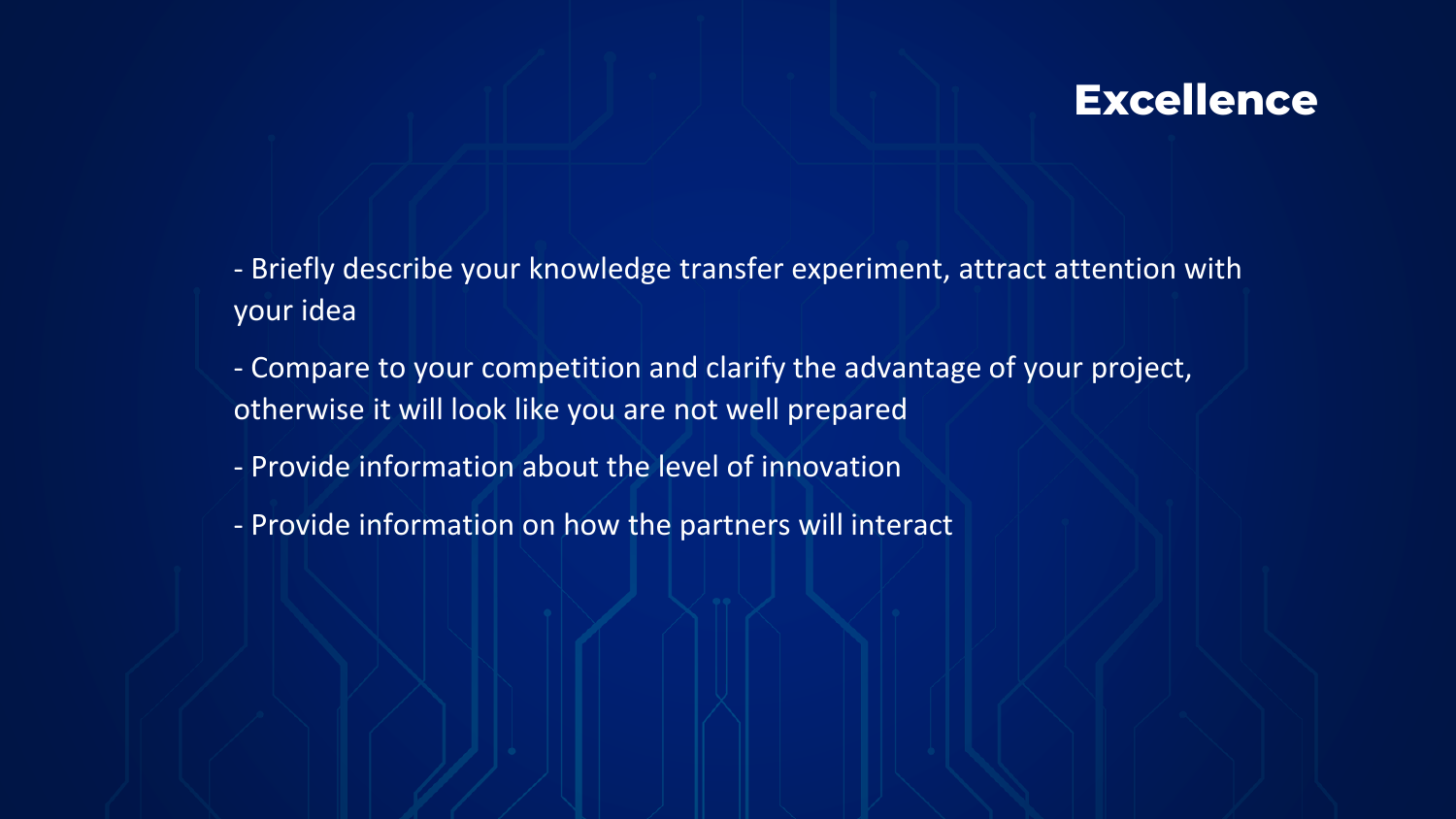### **Impact**

- Describe the sensitive social groups the KTE is focusing on
- Staff member career- how the KTE will impact future career of the staff member participating in the project (cooperate with other institutions in the region, lifelong partnerships, learning, improving the quality of scientific research work, professional and career development)

- Benefits of the collaboration- how the collaboration between the partners will benefit each of them (development of new research methods in the study of brain functions, treatments and the improvement of mental health, improvement of the quality of life, improving the performance of the technology that will be applied, mutual learning) - Market opportunity - describe the market potential, do market research, analyse, be precise, define the target group, growth potentials, global impact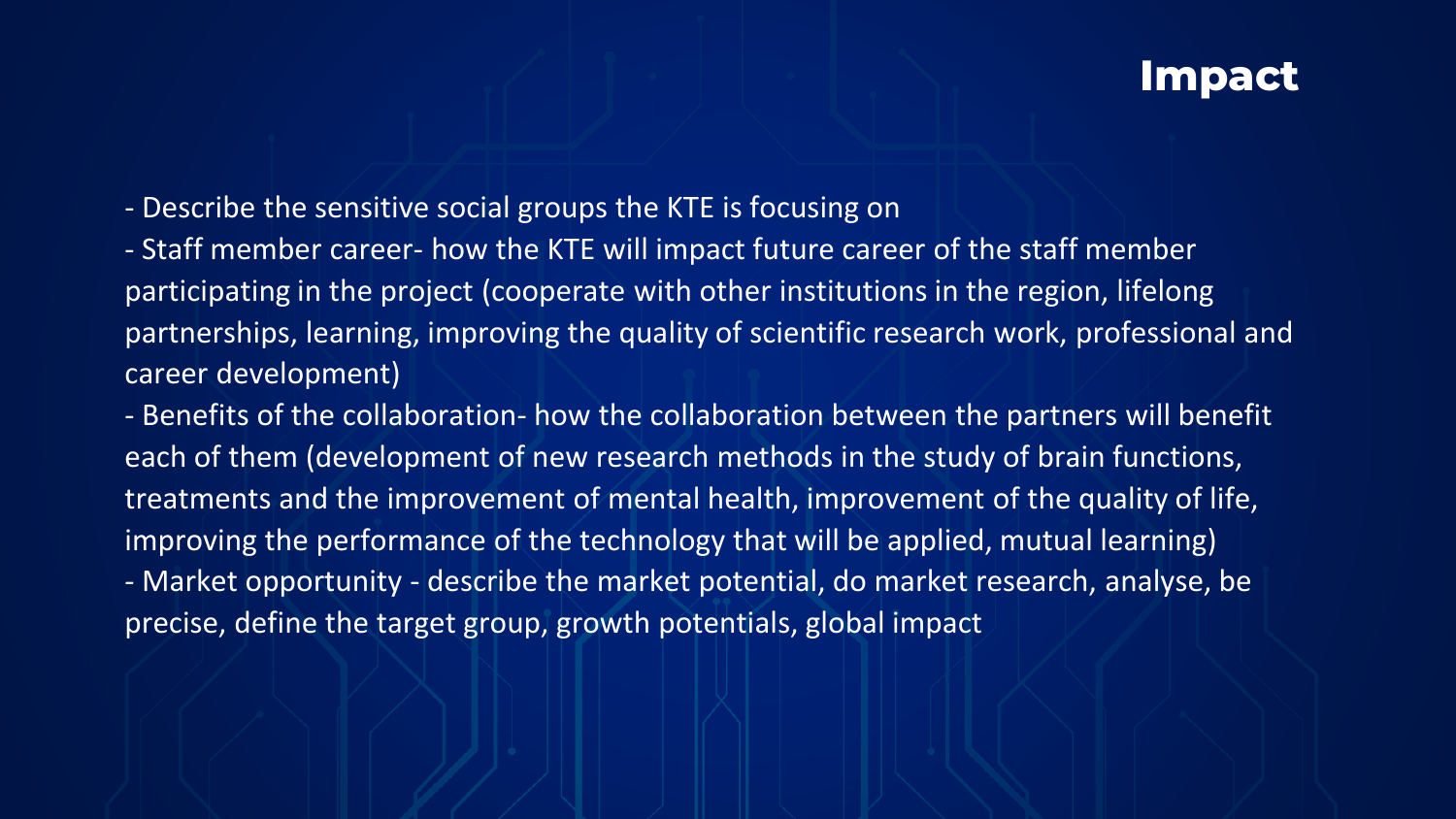## **Implementation**

<span id="page-12-0"></span>- Work Plan - clearly described and fully aligned with the objectives. The time plan should be realistic and achievable

- Team - competences, experience, commitment to the project (professions of team and partner members, years of experience, scientific research, potential) - Resources – budget distribution, how the lump sum received by the leading partner will be allocated among eligible costs and among partners (salaries for the staff member, travel costs, accommodation costs…)